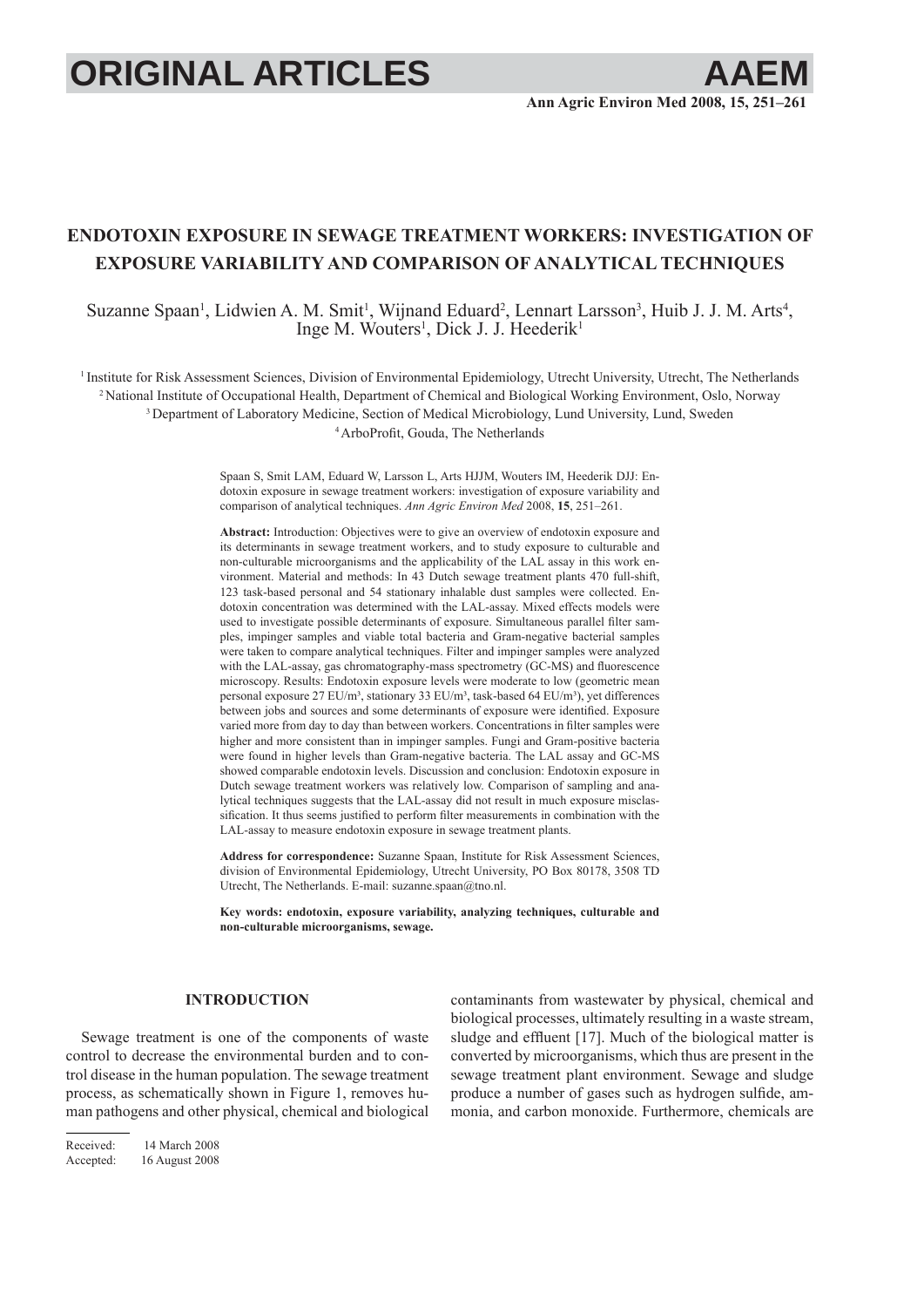

**Figure 1.** Schematic overview of sewage treatment process in The Netherlands.

used for the treatment of liquid waste and in the cleaning and maintenance of the plants. Consequently, workers in sewage treatment plants are exposed to a large variety of chemicals and microorganisms and their products, among which are endotoxins [17].

Endotoxins are lipopolysaccharides (LPS) present in the outer membrane of Gram-negative bacteria, and inhaled endotoxin is a well-known toxin with high pro-inflammatory potency. Exposure to endotoxin has been associated with several health effects in various agricultural and industrial environments [14, 26]. An increased prevalence of (work-related) airway, flu-like, gastrointestinal and neurological symptoms and joint pain has been observed in sewage workers [2, 5, 8, 13, 15, 16, 24, 30, 35], and in several studies endotoxin exposure has been suggested as the most probable cause of these symptoms [2, 24, 30, 35]. Inhalation is thought to be the most important route of exposure, e.g. after aerosol formation, although contact with raw sewage or sludge (dermal and ingestion) might also play a role [20].

In view of the planned introduction of a health based occupational exposure limit for endotoxin, the aim of this study was to give an overview of exposure to endotoxin in sewage treatment plants. Since determinants of exposure had not been studied in this industry before, this was also incorporated in the study. Although exposure was exceptionally low, the occurrence of health effects was directly related to the endotoxin exposure measured [30]. This might be an indication that either the LAL assay underestimates exposure to endotoxin, at least in this occupational environment, or that other microorganisms with comparable health effects occur in conjunction with determined endotoxin exposure. Therefore, an additional experiment was performed to explore exposure to (viable) microorganisms and endotoxin at sewage treatment plants, and to investigate the relative amount of Gram-negative bacteria to the total microbial load. Furthermore, the performance of the LAL assay relative to the chemical analysis of endotoxin in this work environment was investigated in filter and impinger samples in order to compare sampling and analytical techniques.

#### **MATERIAL AND METHODS**

**Exposure study.** From the 27 Dutch Water Boards, which are responsible for the treatment of sewage in The Netherlands, 21 agreed to participate in the study. Personal inhalable dust and endotoxin exposure was measured in 225 workers from 43 sewage treatment plants. The measurements were performed in 3 periods (June-July, August-October and November 2003), and 8 individual measurements were taken in July 2004. One to 6 measurements per worker were obtained, depending on availability of the workers in the 3 sampling periods, leading to a total of 470 measurements. Furthermore, 54 stationary and 123 taskbased measurements were performed to identify possible sources of endotoxin exposure or activities leading to a high endotoxin exposure.

Full-shift and task-based personal inhalable dust samples were collected using GSP sampling heads (JS Holdings) with 37 mm glass fibre filters (Whatman  $GF/A$ ) in combination with Gilian GilAir5 portable pumps at a flow of 3.5 liter/min. The sampling head was placed on the shoulder of the worker, near the breathing zone, with the inlet facing forward. For the stationary measurements the same equipment was used, with the sampling head placed on a tripod (height 1.5 m) during a full shift. On each sampling day a control filter (field blank) was included, which was handled in the same way as the other samples, except for the actual sampling. The loaded filters were stored at -20°C prior to extraction.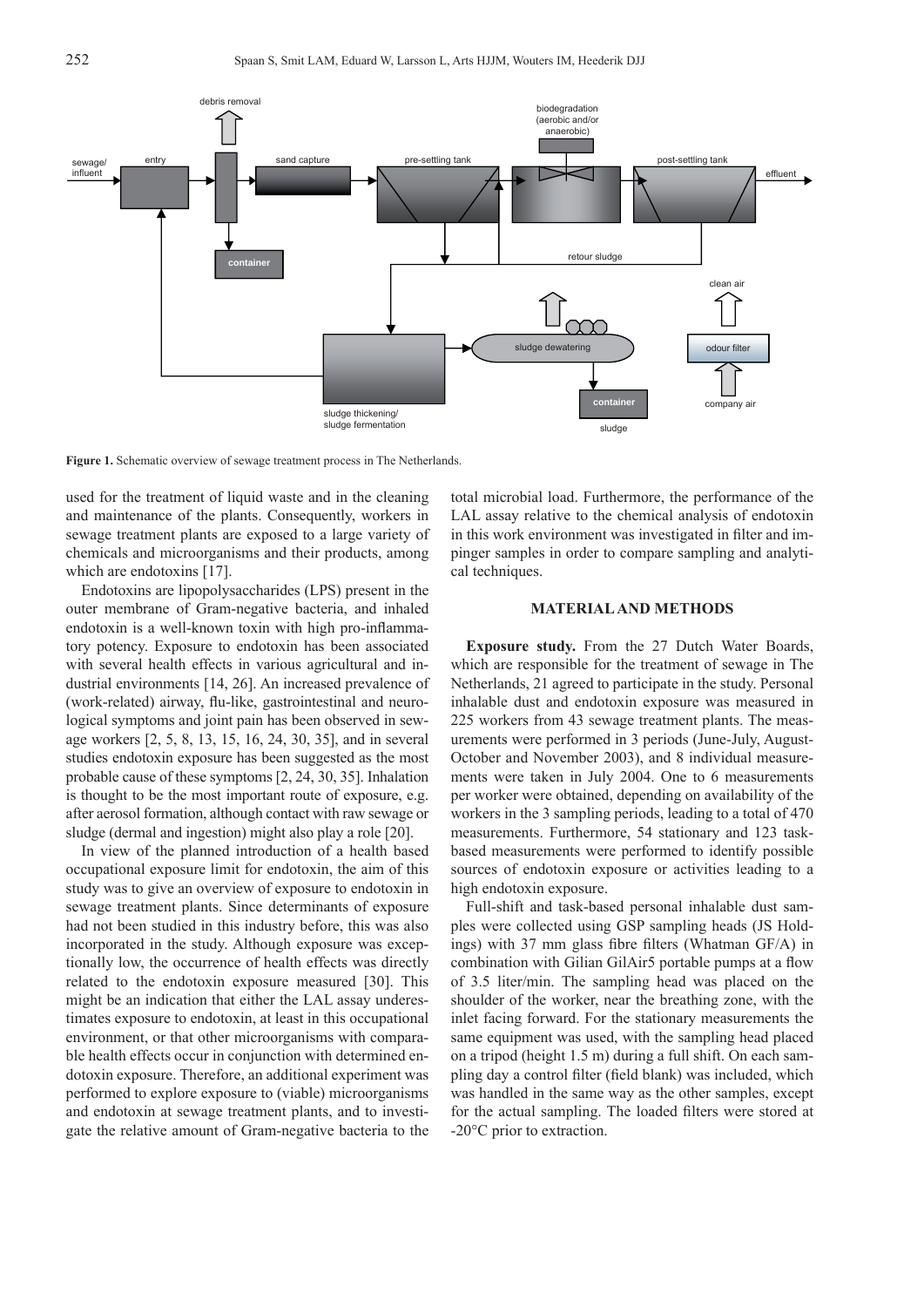The filters were pre- and post-weighed on an analytical balance in a conditioned room with stable temperature and humidity meeting US EPA criteria, to determine the amount of dust on the filters gravimetrically. Inhalable dust concentrations below the limit of detection (LOD) were assigned a value of 2/3 of the LOD of the balance, which was 0.05 mg. For extraction, each filter was immersed in 5 ml of pyrogen-free water with 0.05% Tween-20 in a glass tube and rocked vigorously for 1 hr at room temperature on a horizontal shaker. After 15 min of centrifugation at 1,000 xG, 1 ml supernatant per sample was collected, vortexed, and 4 aliquots of 0.1 ml, and the remaining 0.6 ml were stored in pyrogen-free glass tubes at -20°C until analysis. Endotoxin concentration in extracts was assayed with the kinetic chromogenic Limulus Amoebocyte Lysate (LAL) method (Cambrex, Verviers, Belgium; lot no. lysate 1L676S, lot no. standard 2L20090 (RSE/CSE ratio 11.5 EU/ng)), in which pyrogen-free water  $+0.05\%$  Tween-20 was used as assay solution. Samples were assayed at an initial dilution of 1:5, and retested at higher dilutions (up to 1:100) when the measured concentration was too close to the upper detection limit of the assay. 95% of all samples were analyzed in duplicate. Samples with endotoxin levels below the limit of detection (LOD) were assigned a value of 2/3 of the mean LOD of the sampling runs in that period, which was  $0.05$  EU/ml for all 3 assay periods.

Information about job title, workplace, work activities during the measurements, work environment, etc., was obtained from the workers included in the study. Furthermore, additional information about the job, work activities in general, and use of personal protective equipment was available from a questionnaire, which is described elsewhere [30]. In each plant information about process characteristics and other possible determinants was gathered with a company checklist. Information about weather characteristics for each sampling day was obtained from the website of the Royal Netherlands Meteorological Institute (www.knmi.nl).

Data were analyzed with SAS statistical software (version 9e; SAS Institute, Cary, NC, USA). Endotoxin concentrations were log-normally distributed. Therefore, all calculations were performed with natural log-transformed concentrations. Crude descriptive endotoxin and inhalable dust exposure levels were calculated as arithmetic mean (AM), geometric mean (GM) and geometric standard deviation (GSD) for the full-shift and task-based personal and stationary measurements. Spearman correlations were calculated between inhalable dust and endotoxin concentrations.

Between-worker and day-to-day (within-worker) variance in exposure were determined by applying mixed effects models, with worker identity as a random factor in order to correct for possible correlation between repeated measurements in the same worker. Any 2 repeated measurements of the same worker were assumed to have equal correlation (a compound symmetric covariance structure). Between- and within-variance components were estimated by using a restricted maximum likelihood method (REML).

Process characteristics, and information about job, work activities, workplace, weather conditions, etc., were introduced as fixed effects to investigate possible determinants of exposure [19, 22]. For this analysis, a part of the dataset was used (417 out of 470 measurements), because the measurements with missing data for one or more of the determinants of interest were removed from the dataset for stability of the analysis.

**Comparison of methods.** An additional experiment was carried out to compare several sampling and analytical methods. Five measurement series of 4.5–6 h (for the filter and impinger measurements) were performed on 3 days in August 2004, 2 at the sludge dewatering department and 3 at the debris removal department of a sewage treatment plant. Each measurement series was placed close to each other and consisted of:

• Two simultaneous measurements with the N6-modification of the Andersen sampler and Becker VT3 pumps at a flow of  $28.3$  l/min. One sampler was equipped with a Tryptone Soya Agar (TSA, for total bacteria, measurement duration 8 min) and one with a Tryptone Soya Agar + 0.001% Kristal violet (TSA+KV, for Gram-negative bacteria, measurement duration 10 min). The measurements started at the same time, were positioned on a tripod at 1.5 m, and were performed shortly after the start of the other measurements at the same location. The plates were incubated at 37°C for 48 h, and the colonies counted at 24 and 48 h. The number of colonies was corrected according to the positive hole conversion method, and then converted to colony forming units per  $m<sup>3</sup>$  (CFU/m<sup>3</sup>) on the basis of the sampling volume.

• Three measurements with liquid impingers, 2 filled with 15 ml pyrogen-free water (PFW) and one filled with 15 ml 9% saline solution, in combination with Gilian GilAir5 portable pumps set at a flow of  $2 \frac{1}{min}$ , positioned at 1.5 m on tripods. After the measurement on the same day, the amount of liquid was checked, filled up to 20 ml, vortexed, and divided in the following way:

 $-2 \times 1$  ml was stored in tubes to which 0.05% Tween was added, vortexed, and stored at -20°C until analysis with the LAL-assay

– 5 ml was stored in two 5-ml tubes, and stored at -20°C until transport on dry-ice to Lund, Sweden, for analysis with gas chromatography-mass spectrometry (GC-MS)

 $-5$  ml was filtered through a 25 mm polycarbonate membrane filter (Whatman Nuclepore®, 0.2 μm pore size), the filter dried and stored in a cassette at room temperature until transport to Oslo, Norway, for analysis with fluorescence microscopy (FM)

 $-4 \times 1$  ml was plated on 2 TSA agars and 2 TSA+KV agars, after which the agars were treated as described above.

On 2 of the 3 measurement days, an impinger field blank was also collected, of which the liquid was divided over the analytical methods in the same way as the other samples.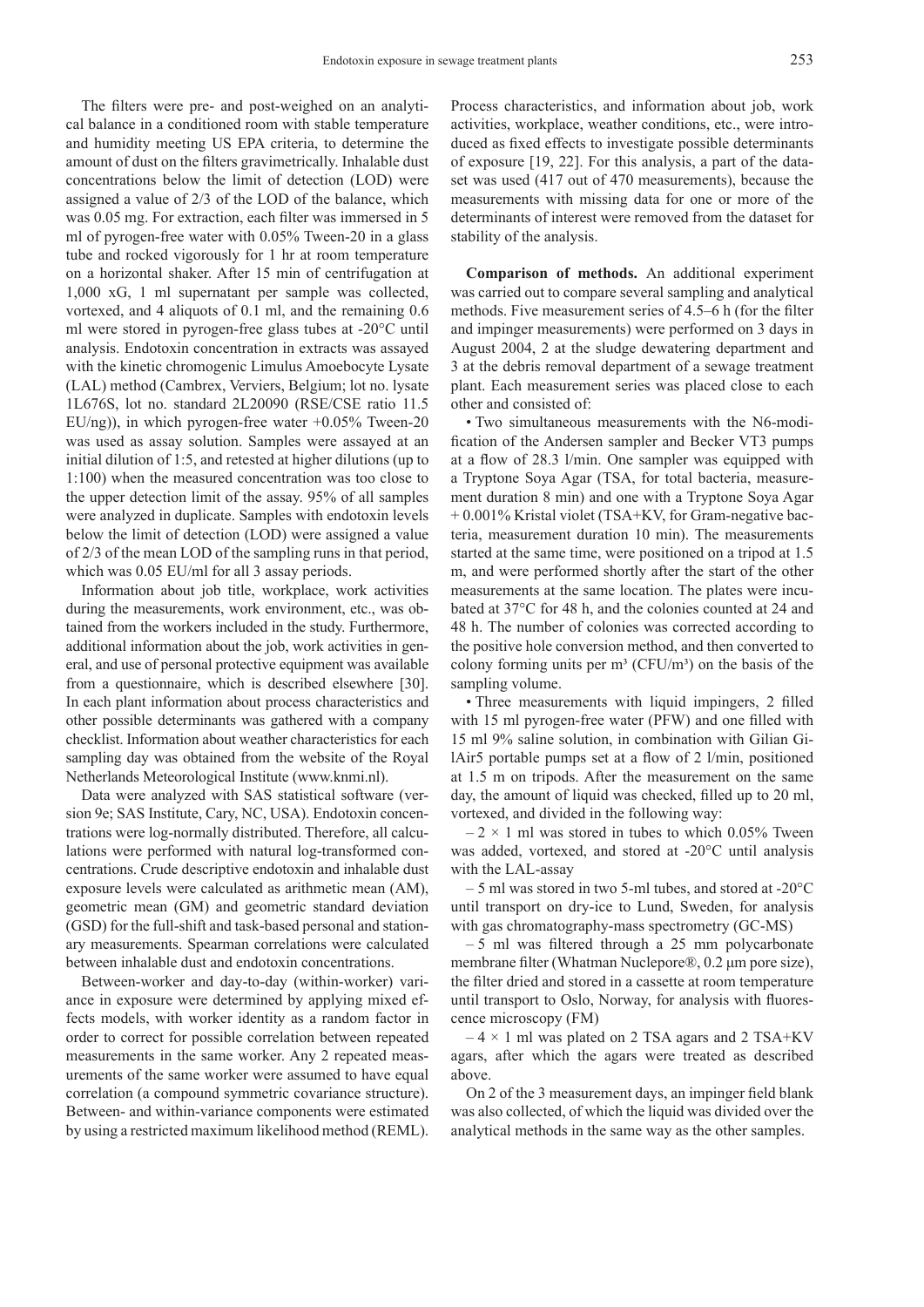|                                                 | Personal               | Stationary             | Task-based               |
|-------------------------------------------------|------------------------|------------------------|--------------------------|
| $#$ measurements                                | 470                    | 54                     | 123                      |
| $#$ sewage treatment plants                     | 43                     | 22                     | 28                       |
| $#$ workers                                     | 225                    |                        | 82                       |
| # measurements per worker                       | $1 - 6$                |                        | $1 - 5$                  |
| Mean sampling time (hr)                         | $6.4$ (range 1.3–8.2)  | 5.9 (range 0.5–8.7)    | $0.9$ (range $0.1-5.0$ ) |
| Missing endotoxin concentration                 |                        |                        |                          |
| $\leq$ LOD for endotoxin                        |                        | 3                      | 16                       |
| Mean CV% of duplicate endotoxin analyses        | 19.0 (range $0 - 90$ ) | 19.2 (range $0 - 90$ ) | 18.9 (range $0-150$ )    |
| Missing dust concentration                      | 75                     | 4                      | 6                        |
| $\leq$ LOD for dust                             | 26                     | 31                     | 85                       |
| Correlation between dust and endotoxin exposure | $0.37$ (p < 0.0001)    | $0.27$ (p = 0.056)     | $0.14$ (p = 0.127)       |

**Table 1.** Characteristics of personal, stationary and task-based measurements in sewage treatment plants.

From the liquid impingers with the saline solution,  $2 \times 2$ ml was stored in tubes to which 0.05% Tween was added, vortexed, and stored at -20°C until analysis with the LALassay.

• A sampling run with a previously described parallel sampler [4, 31], which enabled the simultaneous collection of 10 close to identical airborne samples using PAS6 sampling heads, of which 8 were equipped with 25 mm glass fiber filters (Whatman,  $GF/A$ ) and 2 with 25 mm polycarbonate membrane filters (Whatman Nuclepore®). The filters were then divided over the various treatments:

 $-2$  glass fiber filters were stored in petri dishes at -20 $\degree$ C until further extraction and analysis with the LAL assay

 $-2$  glass fiber filters were stored in cassettes at  $-20^{\circ}$ C until transport on dry-ice to Lund, Sweden, for analysis with GC-MS

– 2 polycarbonate fi lters were stored in cassettes at room temperature until transport to Oslo, Norway, for analysis with FM

The other 4 glass fiber filters were used in another experiment, which will not be discussed in this paper. Furthermore, per analytical method 2 field blanks were collected over the measurement days.

The filters assigned to the LAL-assay were extracted, and analyzed together with the impinger samples in our laboratory in the same way as described earlier in this paper.

With GC-MS, the samples were analyzed for the chemical markers 3-hydroxy fatty acids of various length (3- OHFAs  $C_{10}$ - $C_{18}$ , marker for endotoxin) and muramic acid (MuAc, marker for peptidoglycan), as described previously. The LPS concentration was computed as the sum of nanomoles of individual 3-OHFA with chain lengths 10–16 divided by 4 to account for the 4 molecules of 3-OHFAs assumed per molecule of LPS [27, 29, 33].

With FM, the fluorescence staining causes recognition of microorganisms between other particles and microorganisms present in complex aggregates [4]. Both viable and non-viable bacteria and fungi were counted. The particles on the filter were resuspended and analyzed using the modified

CAMNEA method by staining with acridine orange and counting with an epifluorescence microscope [6].

#### **RESULTS**

In total, 647 measurements in 43 sewage treatment plants were performed, of which 470 were full-shift personal, 123 task-based personal and 54 stationary measurements. More characteristics of the measurements are given in Table 1. For part of the samples no dust weight could be estimated due to errors during the weighing procedure, and for 2 samples the endotoxin concentration could not be estimated. The endotoxin concentration of 115 out of 124 field blanks was below the LOD (range detectable field blanks 2.0–5.3 EU per sample). Thus, contamination during handling of the filters and assembling of the sampling heads was unlikely. Of the loaded samples, 21 were below the LOD for endotoxin and 142 below the LOD for inhalable dust, most of them being task-based measurements. The average coefficient of variation  $(CV%)$  for duplicate analyses was 18%.

Table 2 shows the endotoxin and inhalable dust exposure levels for the different types of measurements, overall and divided over, respectively, functions, locations and tasks. The geometric mean personal, stationary and taskbased endotoxin concentrations were moderate, with levels of 27 EU/m<sup>3</sup>, 33 EU/m<sup>3</sup> and 64 EU/m<sup>3</sup>, respectively. The highest personal exposure levels were found in operators and sludge workers, which were statistically higher than the reference group management (Tab. 3). The highest dust concentrations were found in mechanics and sludge workers. The results of the stationary measurements indicate that the highest endotoxin levels are found in the front end of the process has, whereas the highest dust concentrations were found during sludge dewatering. Sludge dewatering and manufacturing of polymers showed the highest taskbased endotoxin and dust levels, respectively. Overall, the correlation between measured dust and endotoxin exposure levels was low (Tab. 1).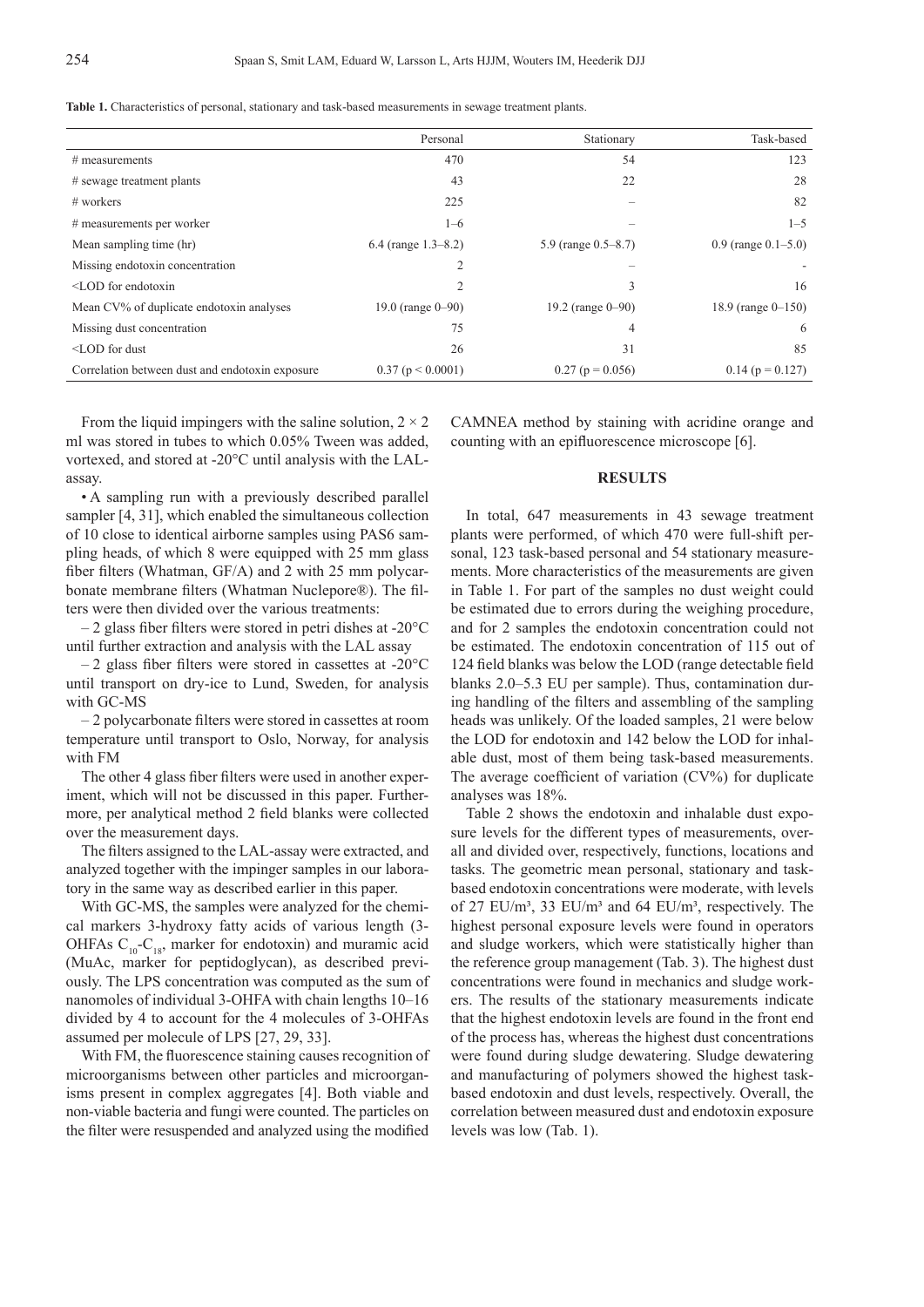Table 2. Endotoxin (EU/m<sup>3</sup>) and inhalable dust (mg/m<sup>3</sup>) exposure levels for personal, stationary and task-based measurements in sewage treatment plants.

|                                  | Endotoxin $(EU/m^3)$ |       |           |            |               | Inhalable dust $(mg/m3)$ |     |              |  |
|----------------------------------|----------------------|-------|-----------|------------|---------------|--------------------------|-----|--------------|--|
|                                  | N                    | AM    | <b>GM</b> | <b>GSD</b> | range         | N                        | AM  | range        |  |
| <b>Personal measurements</b>     |                      |       |           |            |               |                          |     |              |  |
| Overall                          | 468                  | 71.0  | 26.9      | 3.7        | $0.2 - 2093$  | 394                      | 0.4 | $0.0 - 23.5$ |  |
| Office workers                   | 21                   | 14.9  | 8.5       | 2.7        | $1.6 - 97.9$  | 18                       | 0.1 | $0.0 - 0.2$  |  |
| $-$ Management / office          | 18                   | 15.1  | 8.0       | 2.9        | $1.6 - 97.9$  | 15                       | 0.1 | $0.0 - 0.2$  |  |
| - Administration / house keeping | 1                    | 20.6  |           |            |               | $\mathbf{1}$             | 0.2 |              |  |
| $-$ Analist                      | $\overline{2}$       | 10.3  | 9.9       | 1.5        | $7.4 - 13.3$  | $\overline{2}$           | 0.1 | $0.1 - 0.1$  |  |
| Technician                       | 82                   | 46.6  | 24.9      | 2.8        | $2.9 - 702$   | 69                       | 0.6 | $0.0 - 15.7$ |  |
| - Electrical engineer            | 15                   | 27.6  | 19.5      | 2.4        | $6.2 - 86.1$  | 12                       | 0.2 | $0.0 - 0.9$  |  |
| - Mechanic                       | 67                   | 50.8  | 26.3      | 2.8        | $2.9 - 702$   | 57                       | 0.7 | $0.0 - 15.7$ |  |
| Operator                         | 258                  | 77.5  | 28.0      | 4.0        | $0.2 - 2093$  | 211                      | 0.3 | $0.0 - 3.8$  |  |
| Sludge worker                    | 107                  | 84.8  | 32.4      | 3.7        | $1.4 - 1506$  | 96                       | 0.5 | $0.0 - 23.5$ |  |
| <b>Stationary measurements</b>   |                      |       |           |            |               |                          |     |              |  |
| Overall                          | 54                   | 110.3 | 32.9      | 6.4        | $0.2 - 1397$  | 50                       | 0.3 | $0.0 - 12.6$ |  |
| Supply sewage and debris removal | 12                   | 180.5 | 51.3      | 5.3        | $1.8 - 1397$  | 10                       | 0.1 | $0.0 - 0.2$  |  |
| Sewage treatment process         | 12                   | 36.3  | 12.6      | 4.8        | $2.1 - 204$   | 11                       | 0.0 | $0.0 - 0.1$  |  |
| Sludge dewatering                | 30                   | 111.9 | 40.4      | 7.1        | $0.2 - 458$   | 29                       | 0.5 | $0.0 - 12.6$ |  |
| <b>Task-based measurements</b>   |                      |       |           |            |               |                          |     |              |  |
| Overall                          | 123                  | 178.6 | 64.4      | 4.3        | $2.2 - 2135$  | 117                      | 0.5 | $0.1 - 4.3$  |  |
| Supply sewage & debris removal   | 29                   | 151.7 | 86.6      | 2.6        | $15.6 - 1100$ | 27                       | 0.4 | $0.1 - 1.7$  |  |
| Sewage treatment process         | 41                   | 140.0 | 40.9      | 4.6        | $2.2 - 1317$  | 40                       | 0.5 | $0.1 - 2.8$  |  |
| Manufacture polymers             | 3                    | 29.3  | 19.3      | 3.4        | $5.4 - 60.8$  | 3                        | 1.8 | $0.2 - 4.3$  |  |
| Sludge dewatering                | 40                   | 272.6 | 112.9     | 4.1        | $2.2 - 2135$  | 37                       | 0.4 | $0.1 - 0.8$  |  |
| Sludge drying                    | 2                    | 271.0 | 199.5     | 3.2        | 87.6-454      | $\overline{2}$           | 0.5 | $0.1 - 0.8$  |  |
| Sludge transfer/reloading        | 8                    | 37.1  | 15.9      | 4.1        | $3.0 - 123$   | 8                        | 0.6 | $0.2 - 1.4$  |  |

Day-to-day variability in endotoxin exposure was larger than the differences between workers in average exposures, with the between- and within- worker variance components being 0.39 and 1.37, respectively (Tab. 3). No clear determinants of day-to-day variability in exposure could be identified; some climate characteristics (precipitation, wind direction, and relative humidity), month in which the measurements took place and measured dust concentration explained only 1–7% of the variability over time (Tab. 3). The combination of all climate variables available from the national survey points of the KNMI explained 11% of the variability in endotoxin exposure over time. Between-worker variability was mainly reduced by introducing function category, plant and cleaning during the measurement day as fixed effects (Tab. 3). Also, process characteristics such as kind of debris removal, type of aeration tank and system explained some of the between-worker variance. However, many of the variables available from the company checklist, time registration and questionnaire had no effect on the variance components and are therefore not mentioned in Table 3. The combination of function category and plant explained 56% of the between-worker variability. Furthermore, the combination of climate variables, hygiene

facilities of a plant (industrial clothing, washing clothes at the plant, changing clothes before entering canteen and the procedure for use of personal protective devices), information on tasks and task duration registered during the measurement, variables concerning process characteristics and a combination of variables from the questionnaire (cleaning activities, cleaning with effluent, eating/drinking during work, showering at end of the day, frequency washing work clothes, place washing work clothes, place changing clothes) explained 13%, 18%, 10%, 13% and 28% of the between-worker variability, respectively (data not shown).

Figure 2 shows the results of the various viable and non-viable sampling and analytical methods. Because of the limited number of observations, the data are only presented graphically. The concentration measured in the filter samples were generally higher than those measured in the impinger samples. Furthermore, for filter samples the highest concentrations were generally found in the sludge dewatering department, whereas the difference between sludge dewatering and debris removal was less distinct in the impinger samples. As shown in Figure 2A, some sampling runs resulted in fairly comparable results when analyzed with the LAL assay, others differed considerably.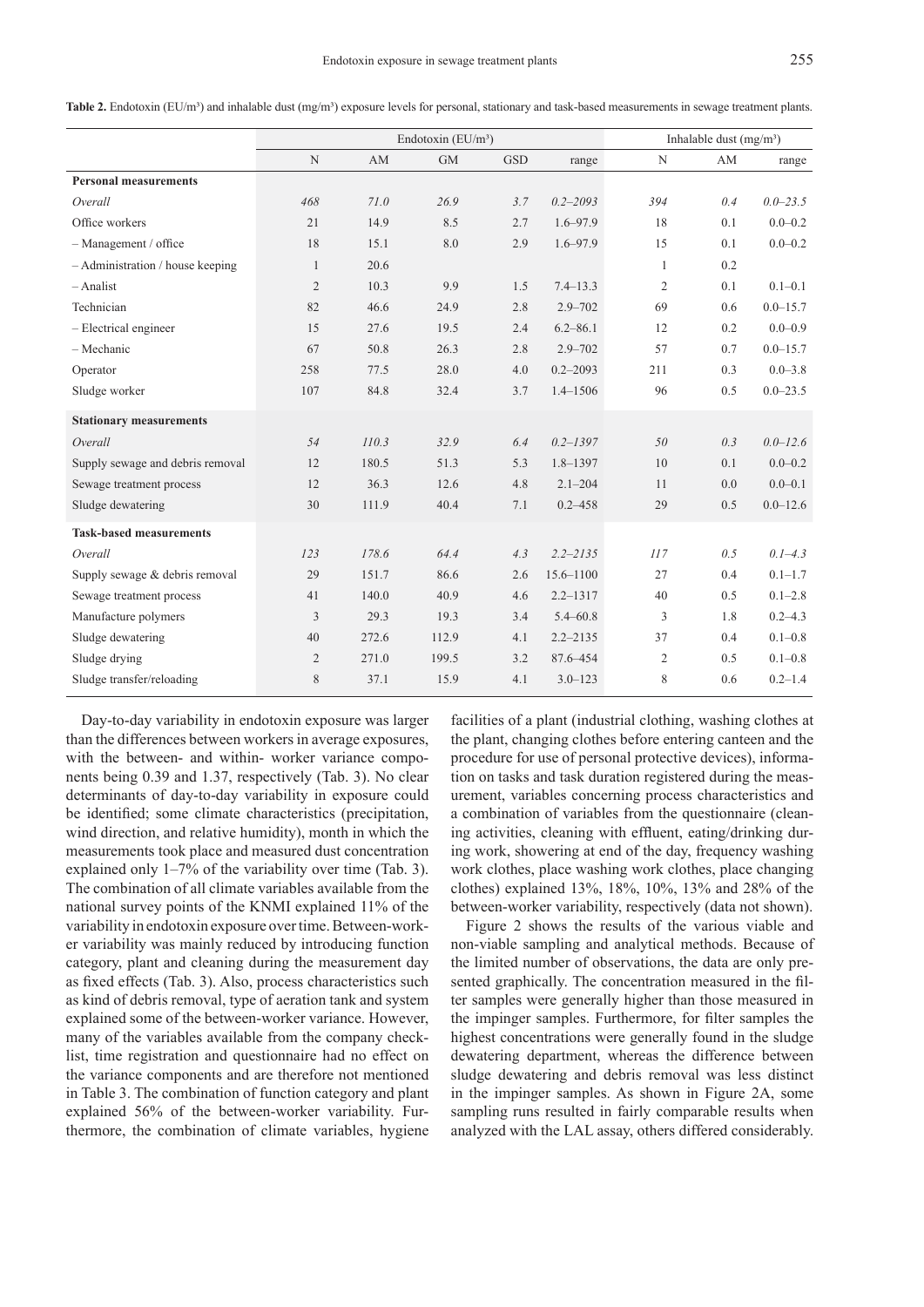

**Figure 2.** Comparison of results between 2 sampling methods (filters and impingers) per analytical method; the results are grouped by sampling location  $\bullet$  for debris removal and  $\blacktriangle$  for sludge dewatering) and per sampling run (fill color).

The saline solution of impingers was analyzed solely with the LAL assay; they resulted all in non-detectable concentrations and were not considered any further (data not shown).

The mean amount of microorganisms found per m<sup>3</sup> with fluorescence microscopy was  $4.1 \times 10^4$  for impinger measurements and  $1.4 \times 10^5$  for filter measurements, which is slightly elevated but not very high. A small part of these microorganisms was identified as fungi in the filter samples; no fungi were found in the impinger samples (Fig. 2B).

Figure 2C and 2D show the results of the GC-MS analyses for 3-OH FAs (endotoxin) and MuAc (peptidoglycan), respectively. Overall, the amounts of 3-OH FAs and MuAc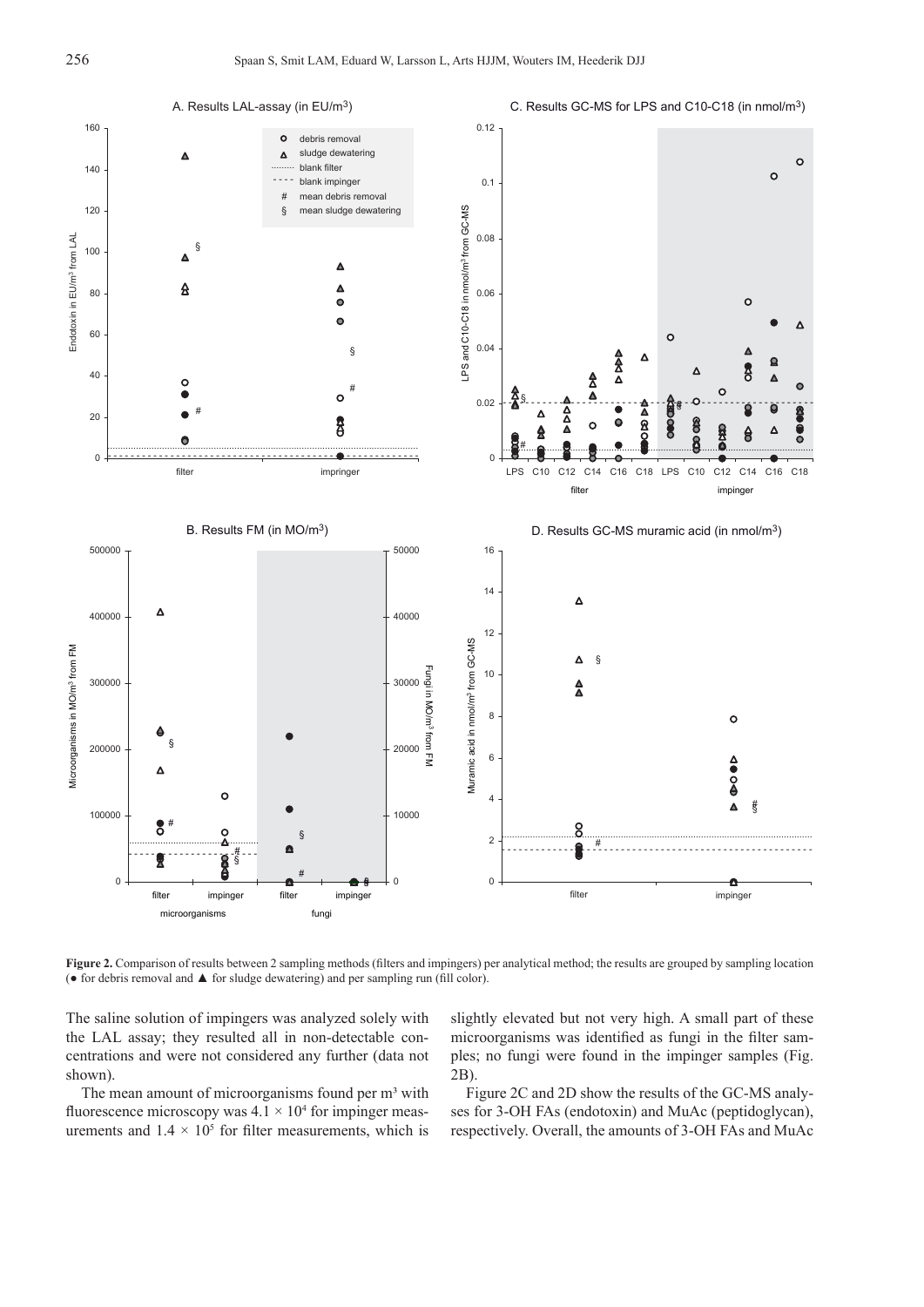



#### **Figure 2** – continuation.

were low. A reasonably high part of the impinger measurements analyzed for 3-OH FAs were below the highest value measured in the field blanks, as were most of the filter samples from the debris removal. In both filter and impinger samples, concentrations of longer chain 3-OH FAs were higher. The variation in MuAc concentrations in filter samples was larger than in impinger samples, although many of the samples taken during debris removal were below the highest value measured in the filter field blanks.

The results of the viable measurements are shown in Figure 2E. During the counting of the formed colonies on the plates it appeared that also many fungi colonies had formed on the plates. The number of fungal colonies in samples from debris removal often exceeded the upper detection limit (>399 colonies). In samples from sludge dewatering almost no fungi were found (data not shown). In most sampling runs the amount of total bacteria was higher than the amount of Gram-negative bacteria, although the levels themselves were low to moderate. The highest amounts of total bacteria were found in the sludge dewatering department, and the highest amounts of Gram-negative bacteria were found in the debris removal department. Plating part of the impinger liquid on agars resulted in virtually no growth of colonies (data not shown). The total amount of both viable and non-viable microorganisms was in the order of  $10^{4}$ – $10^{5}$ , and thus the proportion of viable microorganisms  $(10^{3}-10^{4})$  was  $1-10\%$ .

The ratio of the endotoxin bioactivity (EU) and the LPS concentration is referred to as the potency (EU/nmol LPS) [23]. This potency ranged from 3,600–5,500 EU/nmol LPS for filters per sampling run, and from  $60-7,900$  EU/nmol LPS for impinger samples. The mean potency was higher

in filter samples than in impinger samples  $(AM 4,600 \text{ vs.})$ 2,800 EU/nmol LPS) However, the mean potencies per sampling location (debris removal and sludge dewatering) were approximately the same for both collection methods (data not shown).

#### **DISCUSSION AND CONCLUSIONS**

Dust and endotoxin exposure levels in Dutch sewage treatment plants were relatively low, although differences between functions and tasks were observed. Apart from debris removal and sludge dewatering, sewage treatment was mostly situated outdoors, with some covered sections, which explains the relatively low exposure levels found. The generally higher endotoxin levels of stationary and task-based measurements compared to personal full-shift measurements suggest that working in certain parts of the installation and/or performing certain tasks is associated with higher endotoxin exposure. Yet workers normally spend only a relatively short part of the working day in these parts of the installation and/or performing these tasks. This results in relatively low exposures over the whole working day, as possible peak exposures are diluted over the rest of the day, when they work mainly in control rooms with low exposure.

The low endotoxin levels found are in accordance with those found in other studies on endotoxin exposure in sewage treatment plant workers [2, 18, 21, 34]. These studies also showed higher exposure with ambient measurements in sludge dewatering areas  $[2]$ , at specific worksites, with highest values found for worksites located indoors, during agitation of wastewater [34], and during tasks with expected high peak exposure [18]. Scandinavian studies [10, 16, 24], an American [12], and a Polish study [9] in sewage treatment workers, and in the wastewater treatment part of wood processing plants [28], have shown much higher endotoxin concentrations. The fact that, for instance, in Scandinavia many phases of the wastewater treatment process are typically located indoors due to the low ambient temperature may be an explanation for the higher endotoxin levels found there.

Day-to-day variability is the major source of exposure variability, most probably caused by a combination of variation in work activities, changing weather conditions and differences in the supply and composition of influent. A combination of weather conditions also explained part of the day-to-day variability in endotoxin exposure. The plant a worker worked on, in combination with function, explained most of the variability between workers. However, hygiene associated variables also explained 28% of the difference between workers.

Although clear determinants of exposure were not observed, some characteristics were associated with a higher endotoxin concentration, for instance, workers who change their working clothes at home instead of at the plant. Furthermore, workers involved in cleaning activities had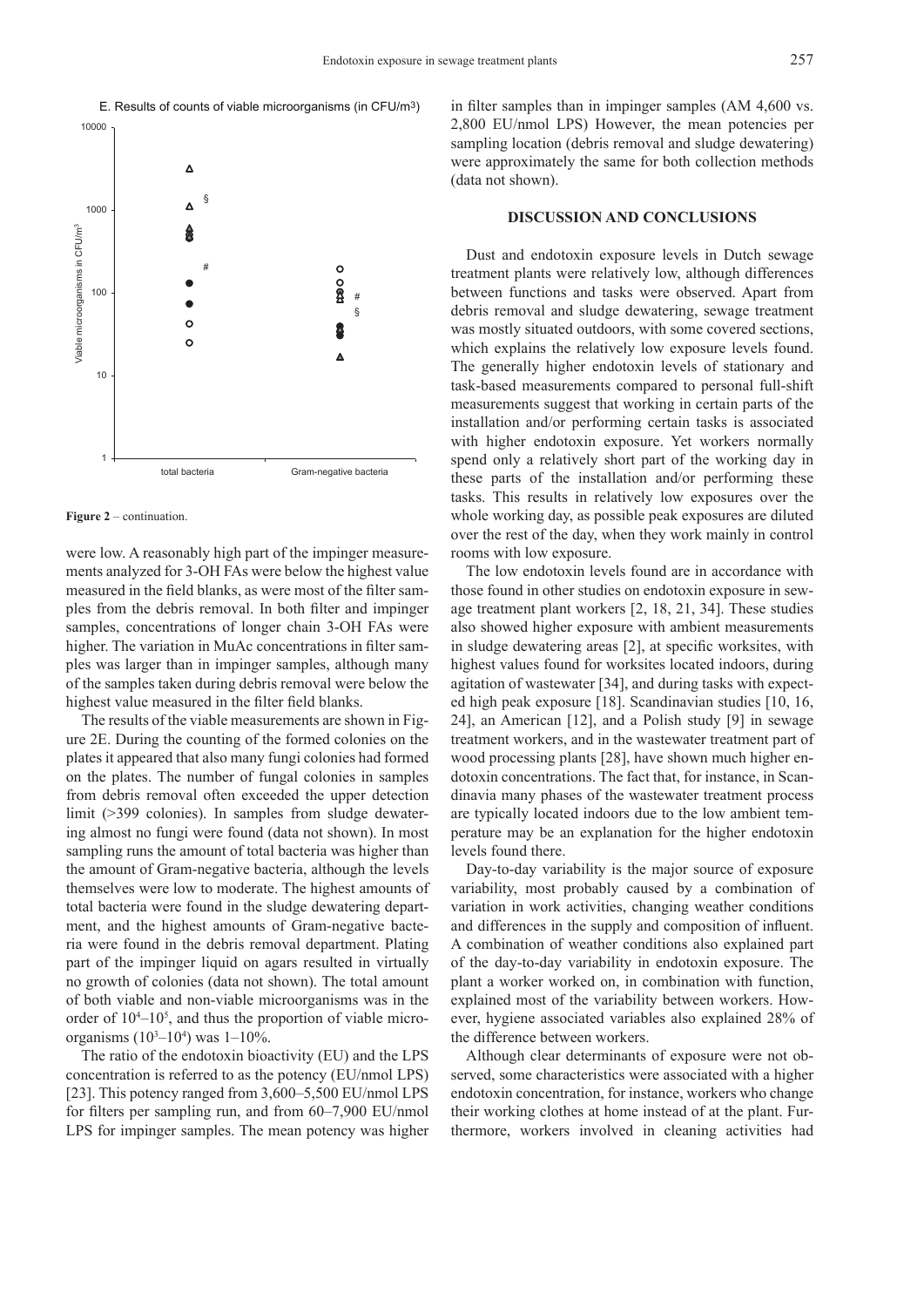|  |  |                                                                           |  |  | Table 3. Between- and within-worker variability and percentage of explained variance, and univariate relative effect of variables on endotoxin levels |  |  |  |
|--|--|---------------------------------------------------------------------------|--|--|-------------------------------------------------------------------------------------------------------------------------------------------------------|--|--|--|
|  |  | $(EU/m3)$ , in 417 out of 470 personal measurements without missing data. |  |  |                                                                                                                                                       |  |  |  |

| Variable                                                      | <b>BW</b>    | <b>WW</b>   | $e^{\beta}$ | 95% CI $e^{\beta}$ |
|---------------------------------------------------------------|--------------|-------------|-------------|--------------------|
| Worker only                                                   | 0.39         | 1.37        |             |                    |
| Function                                                      | 0.33(15%)    | $1.37(0\%)$ |             |                    |
| - Administration                                              |              |             | 2.67        | $0.19 - 37.88$     |
| $-$ Analist                                                   |              |             | 1.28        | $0.19 - 8.88$      |
| - Electrical engineer                                         |              |             | 2.59**      | $0.96 - 6.93$      |
| - Mechanic                                                    |              |             | $3.46*$     | $1.61 - 7.45$      |
| $-$ Operator                                                  |              |             | $3.80*$     | 1.89-7.67          |
| - Sludge worker                                               |              |             | $4.55*$     | $2.17 - 9.55$      |
| $-$ Management                                                |              |             | ref         |                    |
| Function category                                             | 0.32(18%)    | $1.37(0\%)$ |             |                    |
| $-$ Operator                                                  |              |             | $3.50*$     | $1.84 - 6.64$      |
| - Sludge worker                                               |              |             | 4.18*       | $2.11 - 8.30$      |
| - Technician                                                  |              |             | 2.99*       | 1.50-5.98          |
| $-$ Office workers                                            |              |             | ref         |                    |
| Plant ( $n = 38$ )                                            | 0.24(38%)    | $1.38(-1%)$ |             |                    |
| Debris removal (uncovered vs. covered)                        | 0.34(13%)    | $1.37(0\%)$ | $1.64*$     | $1.22 - 2.20$      |
| Type of aeration tank                                         | $0.35(10\%)$ | $1.37(0\%)$ |             |                    |
| - carrousel                                                   |              |             | ref         |                    |
| - oxidation tank                                              |              |             | $4.85*$     | 1.58-14.83         |
| - aeration tank                                               |              |             | 1.33        | $0.93 - 1.92$      |
| $-$ other                                                     |              |             | 1.09        | $0.69 - 1.73$      |
| Type of aeration system                                       | 0.32(18%)    | $1.38(-1%)$ |             |                    |
| - fine bubbles aeration                                       |              |             | 1.32        | $0.83 - 2.11$      |
| - point aeration (covered)                                    |              |             | 1.34        | $0.81 - 2.22$      |
| - point aeration (uncovered)                                  |              |             | $3.81*$     | $1.90 - 7.63$      |
| $-$ other                                                     |              |             | ref         |                    |
| Load of installation                                          | 0.38(3%)     | $1.36(1\%)$ |             |                    |
| $-$ high                                                      |              |             | 1.87*       | $1.12 - 3.13$      |
| $-$ low                                                       |              |             | 1.24        | $0.91 - 1.70$      |
| $-$ ultra low                                                 |              |             | ref         |                    |
| Maintenance                                                   | 0.36(8%)     | $1.37(0\%)$ |             |                    |
| $-$ external                                                  |              |             | 4.39*       | $1.03 - 18.73$     |
| - external and internal                                       |              |             | $1.35**$    | $0.99 - 1.85$      |
| $-$ internal (all workers)                                    |              |             | ref         |                    |
| Industrial clothing                                           | $0.35(10\%)$ | $1.37(0\%)$ |             |                    |
| - changing clothes at home                                    |              |             | $2.22*$     | $1.36 - 3.61$      |
| - changing clothes at work                                    |              |             | 1.20        | $0.86 - 1.67$      |
| - changing both at home and at work                           |              |             | ref         |                    |
| $%$ supply of domestic waste water $#$                        | $0.40(-3%)$  | $1.38(-1%)$ | $0.99*$     | 0.978-0.998        |
| Use of personal protective devices <sup>s</sup>               | 0.33(15%)    | $1.38(-1%)$ |             |                    |
| - yes, for specific work activities                           |              |             | 1.23        | $0.56 - 2.70$      |
| - yes, during majority of the work day                        |              |             | $2.45*$     | $1.05 - 5.72$      |
| $-$ yes, both                                                 |              |             | 1.18        | $0.49 - 2.83$      |
| - no use of PPD                                               |              |             | ref         |                    |
| Cleaning as part of work activities (yes vs. no) <sup>s</sup> | $0.35(10\%)$ | $1.37(0\%)$ | $2.16*$     | $1.31 - 3.55$      |
| Cleaning during work day (yes vs. no) <sup>&amp;</sup>        | 0.31(21%)    | $1.38(-1%)$ | $1.63*$     | $1.26 - 2.10$      |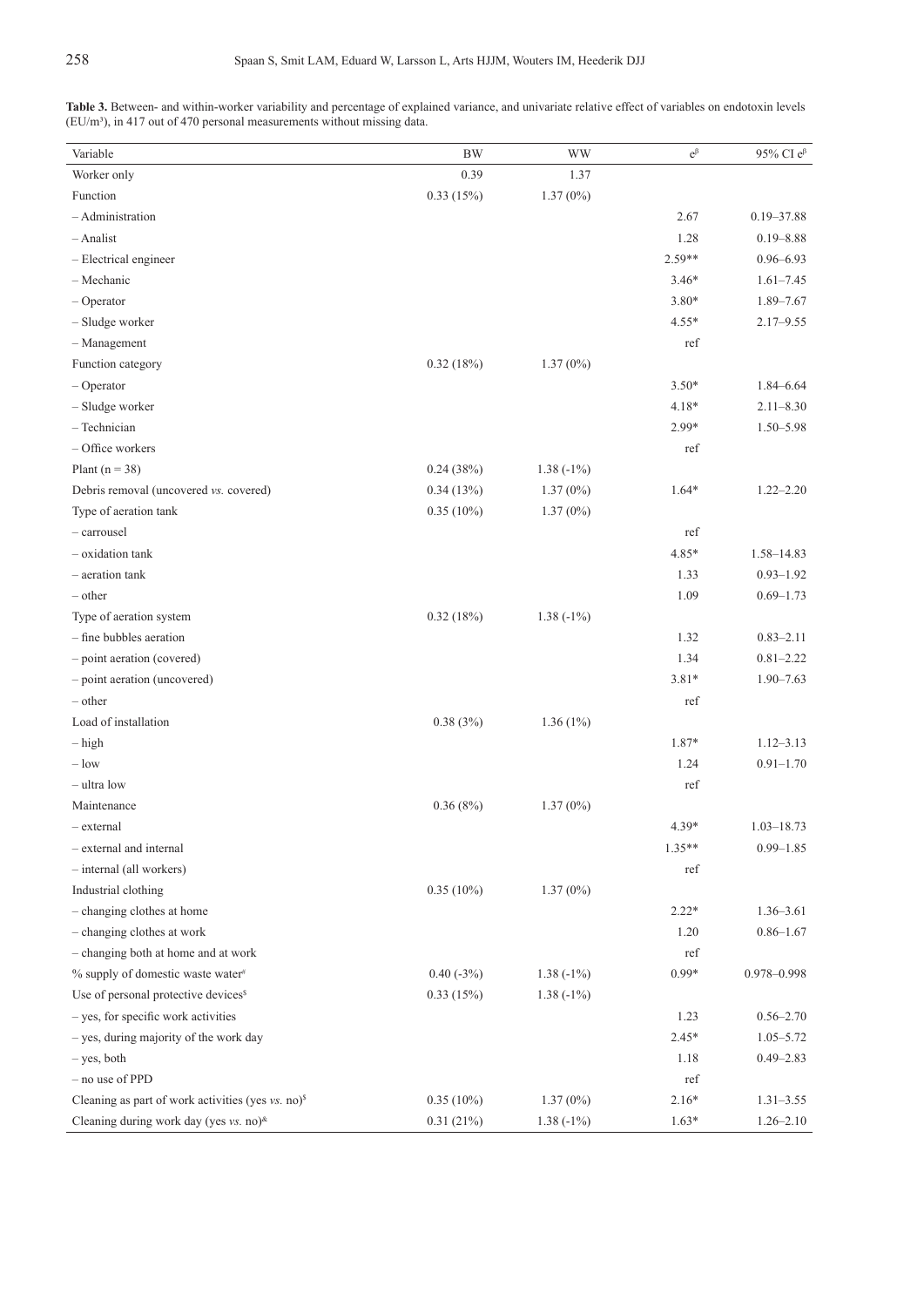Endotoxin exposure in sewage treatment plants 259

| ۰,<br>× |
|---------|

| <b>BW</b>   | <b>WW</b>   | $e^{\beta}$ | 95% CI $e^{\beta}$ |
|-------------|-------------|-------------|--------------------|
| 0.29(26%)   | $1.40(-2%)$ |             |                    |
| 0.38(3%)    | $1.37(0\%)$ | $1.29**$    | $0.98 - 1.69$      |
| $0.39(0\%)$ | 1.34(2%)    | $1.04*$     | $1.01 - 1.07$      |
| $0.39(0\%)$ | 1.34(2%)    | $1.09*$     | $1.03 - 1.16$      |
| $0.41(-5%)$ | 1.29(6%)    |             |                    |
| $0.39(0\%)$ | $1.36(1\%)$ | $1.02*$     | $1.002 - 1.04$     |
| $0.39(0\%)$ | 1.31(4%)    |             |                    |
|             |             | $5.82*$     | $1.40 - 24.15$     |
|             |             | $7.20*$     | $1.70 - 30.57$     |
|             |             | $3.93*$     | $1.91 - 16.98$     |
|             |             | $7.66*$     | 1.85-31.77         |
|             |             | $4.77*$     | $1.10 - 20.65$     |
|             |             | $9.41*$     | 2.18-40.59         |
|             |             | ref         |                    |
| 0.40(7%)    | 1.30(7%)    | $1.36*$     | $1.21 - 1.54$      |
|             |             |             |                    |

BW between-worker variability, WW within-worker variability,  $*$  p<0.05,  $*$   $*$  0.05<p<0.10, ref reference category,  $*$  continuous variable,  $*$  variables from questionnaire, <sup>&</sup> variable from time observation during measurement, <sup>\*\*</sup> climate variables, ^ in smaller part of data, without missing data for dust (n  $= 342$ , worker only BW = 0.43, WW = 1.40).

higher endotoxin exposure. An experimental study showed that cleaning with tap water or surface water instead of effluent, and lowering the water pressure during cleaning, as well as mechanical ventilation, significantly lowered endotoxin exposure [36]. Good hygiene practices and adequate cleaning protocols could thus reduce endotoxin exposure. Furthermore, some process characteristics were associated with a higher endotoxin exposure. The extent to which process water or sludge is being moved and/or agitated seems to have an effect on endotoxin exposure, which has been found previously [10, 34]. Covering sources of exposure may be a way to further reduce endotoxin exposure, although working indoors results in higher exposure levels [10, 18] and maintenance thus should be performed with caution.

Beforehand, variation in weather conditions over seasons was thought to be a determinant of exposure, but no clear differences between measurement series or seasons were found. A Swiss study also found no differences in endotoxin exposure between seasons (summer and winter) [18].

It is suggested that the wet environment and frequent generation of aerosols could cause clogging of filters [1]. Use of liquid impingers could be an alternative in these situations. Comparison of filter and impinger samplers resulted in variable outcomes with respect to the analysis technique used, i.e. LAL-assay, GC-MS and FM. Except for 3-OH FAs in impingers, the highest concentrations were found in filter samples, which suggest no major role in clogging. Filter samples could better distinguish the difference in composition of microorganisms in the air of the departments compared to impinger samples. Although it has been suggested that the activity of liquid inside the impingers might result in lysis of microorganisms, and thus more endotoxin available in the LAL assay, this did not

seem to be the case here. However, part of the liquid had 'evaporated' from the impingers due to the fierce bubbling of the liquid during the measurements. This loss was replenished in order to divide the sample for the different applications in the experiment, which might have diluted the ultimately measured concentrations. This does not pose a problem when only liquid evaporates during sampling, but does alter the outcomes when droplets leave the impinger. Furthermore, bacteria prefer staying on the border of liquid and air, and therefore could differentially disappear in larger quantities when droplets are formed. Our data, however, showed both lower bacterial and fungal levels in impinger samples, which suggests that differential loss of bacteria had not occurred. The kind of liquid may also have influenced the measured concentration. The endotoxin concentrations in all 9% saline impinger samples were below LOD. Perhaps also solely pyrogen-free water is not the optimal sampling solution for impinger measurements due to osmosis or related mechanisms, thus affecting the cells in the solution. Other studies that compared filter and impinger sampling methods concluded that the performance of both methods depends on the airborne endotoxin levels. However, in these studies impinger measurements generally resulted in higher and less variable endotoxin levels [3, 32].

In a simultaneously performed questionnaire study a dose-response relation between endotoxin exposure and some health symptoms was found [30]. The relatively low exposure levels suggest that, apart from some exceptions, endotoxin itself may play only a minor part in causing possible health effects in sewage treatment workers. The results of the additional experiment carried out also point in that direction, with more viable Gram-positive bacteria and fungi than Gram-negative bacteria, and the presence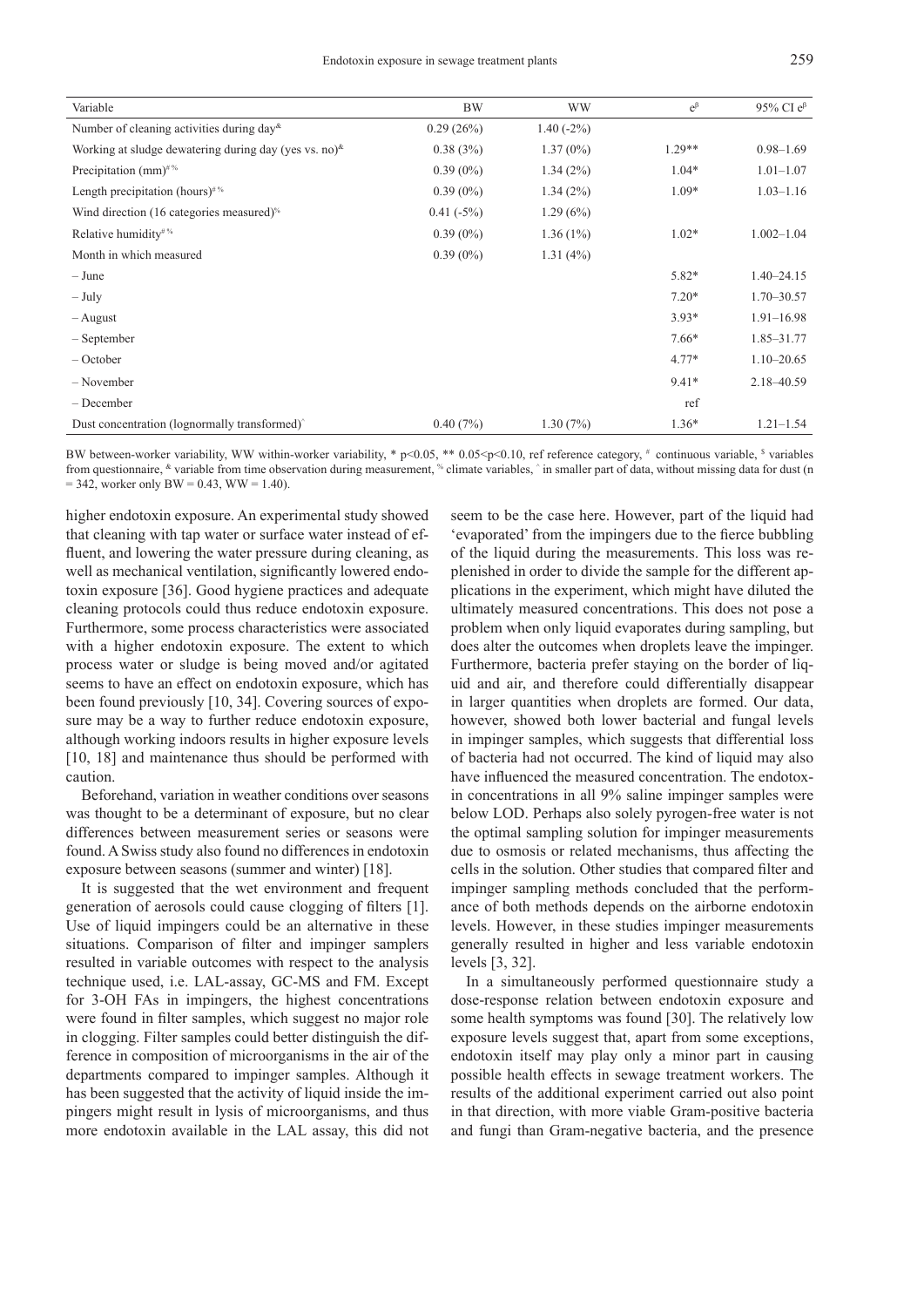of muramic acid in the filter and impinger samples. Other studies also found low endotoxin concentrations and/or reasonably high concentrations of fungi and bacteria, of which Gram-positive bacteria were dominant [21]. The total numbers of bacteria in extracts of endotoxin samples ranged from  $10<sup>7</sup> - 10<sup>9</sup>$  bacterial cells per m<sup>3</sup>, somewhat higher than the amounts found in our study, although these concentrations may have been overestimated through disturbance of counting by glass fibers from the filters and other non-bacterial particles that show fluorescence [11]. Oppliger *et al.* (2005) showed more cultivable bacteria indoors than outdoors. Climatic parameters seemed to have a significant effect on the mean airborne concentration of fungi (in summer higher than in winter), but not on total bacteria, Gram-negative bacteria and endotoxin [18]. Since the experimental measurements were performed in summer on a relatively hot day, this could explain the rather high amounts of fungi found.

The results of the LAL-assay did not differ substantially from the GC-MS analysis. Both the analysis with FM and GC-MS showed a relatively low exposure to bacteria. Only in sludge dewatering 3-OH FAs and MuAc were found. The viable measurements accordingly showed that bacteria occurred mainly in sludge dewatering, the majority being Gram-positive bacteria, which is confirmed by the concentrations of MuAc found in this department. In the debris removal department exposure to viable microorganisms was also reasonably high, but these were mainly fungi.

It is known that the LAL assay particularly measures free (unbound) endotoxin [7]. In cell-bound endotoxin most of the lipid A is a covalent part of the membrane and thus does not activate Limulus enzymes. However, experimental data suggest that cell-bound LPS may still be highly biologically active when inhaled [25]. Results from the GC-MS analysis indicated a very low endotoxin exposure, whereas the LAL assay suggested also low but slightly elevated exposure levels. In combination with the differences between filter and impinger samples, and the fact that the viable as well as the non-viable measurement techniques showed the presence of microorganisms at sewage treatment plants, these results do not rule out that some fungi and peptidoglycans may have interfered with the LAL-assay. This interference is of little consequence in the case of high exposure levels, but may cause some exposure misclassification in case of moderate exposure levels in combination with the presence of relatively high amounts of viable bacteria and fungi, as found in this study. It should be noted that the additional experiment consisted only of a limited set of measurements, and thus no very firm conclusions could be drawn.

In conclusion, endotoxin exposure in Dutch sewage treatment plants is moderate to low, although the results indicate differences in exposure levels between jobs, locations, and tasks performed. Exposure varied more from day-to-day than between workers, and some determinants of exposure could be identified. Comparison of sampling and analytical techniques suggests that it seems justified to perform filter measurements in combination with the LALassay to measure endotoxin exposure in sewage treatment plants, although some interference of other microorganisms or their products cannot be ruled out.

#### **Acknowledgements**

The authors thank the management and workers of the sewage treatment plants for their participation. Furthermore, we thank Jack Spithoven (IRAS) for his assistance during fieldwork and in the laboratory, and Karel van der Heijden and Isabella Oosting-van Schothorst from IRAS, Per-Ole Huser from STAMI and Christina Pehrson from Lund University for their analytical assistance. This research was supported by a grant from the Stichting Toegepast Onderzoek Waterbeheer (STOWA, the Dutch acronym for the Foundation for Applied Water Research).

#### **REFERENCES**

1. Contal P, Simao J, Thomas D, Frising T, Callé S, Appert-Collin JC, Bémer D: Clogging of fibre filters by submicron droplets. Phenomena and influence of operating conditions. *J Aerosol Sci* 2004, 35, 263-278.

2. Douwes J, Mannetje A, Heederik D: Work-related symptoms in sewage treatment workers. *Ann Agric Environ Med* 2001, **8**, 39-45.

3. Duchaine C, Thorne PS, Meriaux A, Grimard Y, Whitten P, Cormier Y: Comparison of endotoxin exposure assessment by bioaerosol impinger and filter-sampling methods. *Appl Environ Microbiol* 2001, 67, 2775-2780.

4. Eduard W, Blomquist G, Herbert Nielsen B, Kulvik Heldal K: Recognition errors in the quantification of micro-organisms by fluorescence microscopy. *Ann Occup Hyg* 2001, **45**, 493-498.

5. Friss L, Norback D, Edling C: Self-reported asthma and respiratory symptoms in sewage workers. *J Occup Health* 1999, **41**, 87-90.

6. Heldal K, Skogstad A, Eduard W: Improvements in the quantification of airborne micro-organisms in the farm environment by epifluorescence microscopy. *Ann Occup Hyg* 1996, **41**, 437-447.

7. Jorgensen JH, Smith RF: Measurement of bound and free endotoxin by the Limulus assay. *Proc Soc Exp Biol Med* 1974, **146**, 1024- 1031.

8. Khuder SA, Arthur T, Bisesi MS, Schaub EA: Prevalence of infectious diseases and associated symptoms in wastewater treatment workers. *Am J Ind Med* 1998, **33**, 571-577.

9. Krajewski JA, Cyprowski M, Szymczak W, Gruchała J: Health complaints from workplace exposure to bioaerosols: a questionnaire study in sewage workers. *Ann Agric Environ Med* 2004, **11**, 199-204.

10. Laitinen S, Kangas J, Kotimaa M, Liesivuori J, Martikainen PJ, Nevalainen A, Sarantila R, Husman K: Workers' exposure to airborne bacteria and endotoxins at industrial wastewater treatment plants. *Am Ind Hyg Assoc J* 1994, **55**, 1055-1060.

11. Laitinen S, Nevalainen A, Kotimaa M, Liesivuori J, Martikainen PJ: Relationship between bacterial counts and endotoxin concentrations in the air of wastewater treatment plants. *Appl Environ Microbiol* 1992, **58**, 3774-3776.

12. Lee JA, Johnson JC, Reynolds SJ, Thorne PS, O'Shaughnessy PT: Indoor and outdoor air quality assessment of four wastewater treatment plants. *J Occup Environ Hyg* 2006, **3**, 36-43.

13. Lee JA, Thorne PS, Reynolds SJ, O'Shaughnessy PT: Monitoring risks in association with exposure levels among wastewater treatment plant workers. *J Occup Environ Med* 2007, **49**, 1235-1248.

14. Liebers V, Bruning T, Raulf-Heimsoth M: Occupational endotoxin - exposure and possible health effects on humans. *Am J Ind Med* 2006, **49**, 474-491.

15. Lundholm M, Rylander R: Work related symptoms among sewage workers. *Br J Ind Med* 1983, **40**, 325-329.